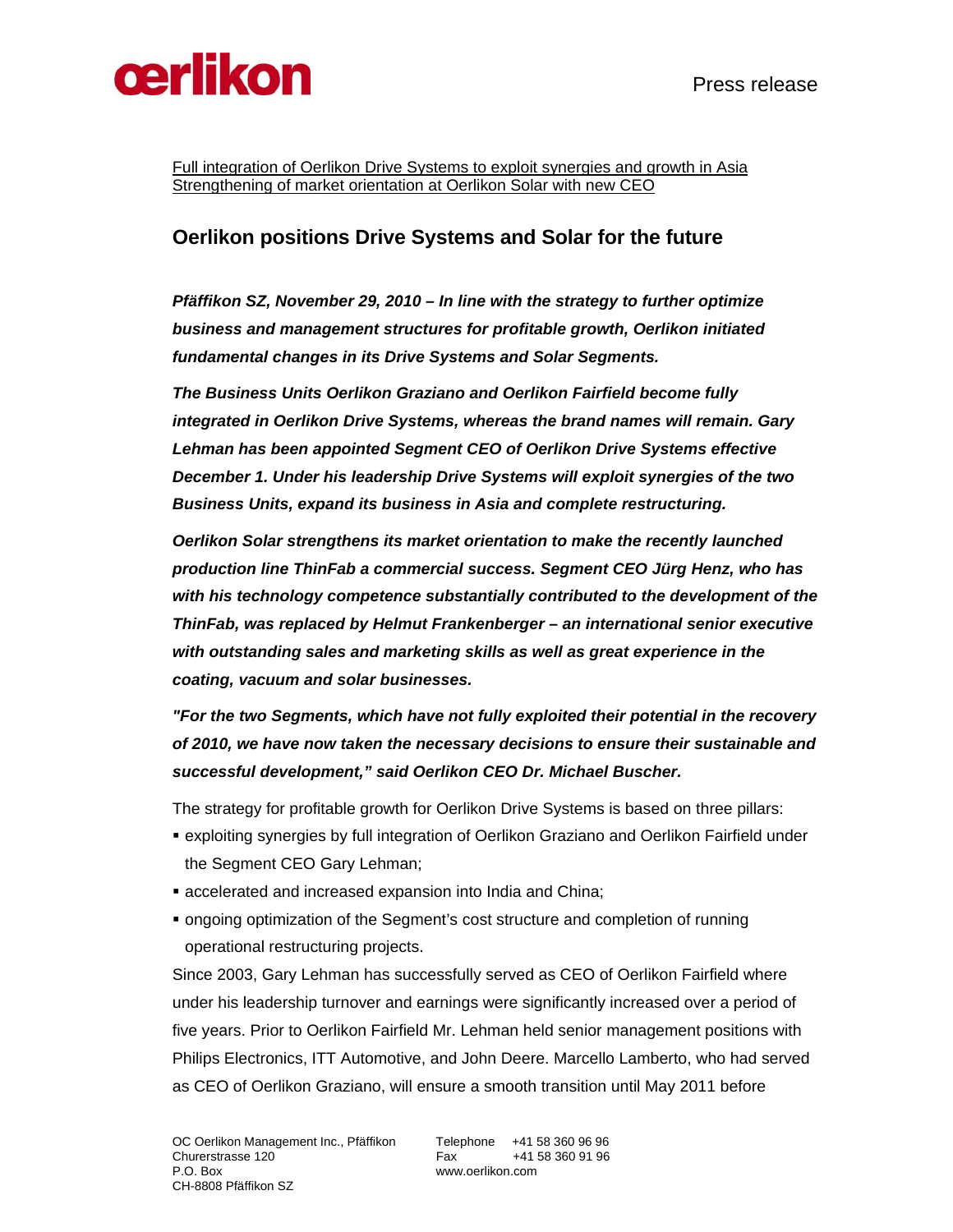## **œrlikon**

Page 2 retiring. "We thank Marcello Lamberto very much for his leadership and devotion for building Graziano into one of the globally leading suppliers in the transmission industry over the past 26 years", said Group CEO Buscher. Mr. Lamberto will hand over his regional responsibility to Paolo Ramadori, who will join the company by May 2011. Mr. Ramadori, 45 and an Italian citizen, is an experienced top executive coming from Bombardier Transportation where he was member of the management team of a challenging global Business Unit with responsibility for a project portfolio worth some billion Euros. Before joining Bombardier, Mr. Ramadori very successfully served for over 12 years in the automotive industry. He has strong sales and project management background with an impressive international experience and has lived several years in China, the USA, Brazil and France. Mr. Ramadori has a PhD in Aerospace Engineering from Politecnico of Milan, Italy.

"Oerlikon Drive Systems' new strategy for profitable growth is part of our Three Year Business Plan which we have developed over the past few months. To accelerate the exploitation of the existing market potential of this Segment we jointly brought forward the related decisions", explained Group CEO Buscher. The Board of Directors has approved substantial investments, earmarked over the next five years, especially for the expansion in Asia. This includes the set up of a new production facility at Oerlikon's Chinese site in Suzhou. Oerlikon Group COO Thomas Babacan, who successfully developed the new strategy and organization for Drive Systems, will hand over his responsibility for this Segment to Group CEO Michael Buscher after the transition of management is completed until May 2011. In addition to his role as Segment CEO of Textile, Group COO Babacan will thereafter focus as a member of the Executive Committee on further operational key projects. "Our initiated change is a major step forward for Oerlikon Drive Systems. We have defined a clear path including additional investments so that the Segment can fully play out its strengths on a global scale. We are convinced that this will push mid- to longterm the sustainable development and profitable growth of Oerlikon Drive Systems", said Group COO Babacan.

Oerlikon Solar will strengthens its market orientation to make the recently launched production line ThinFab a real commercial success. With significant R&D investments throughout the past crisis and an accelerated execution of the technology roadmap, Oerlikon Solar was able to regain cost and technology leadership with the ThinFab. To

www.oerlikon.com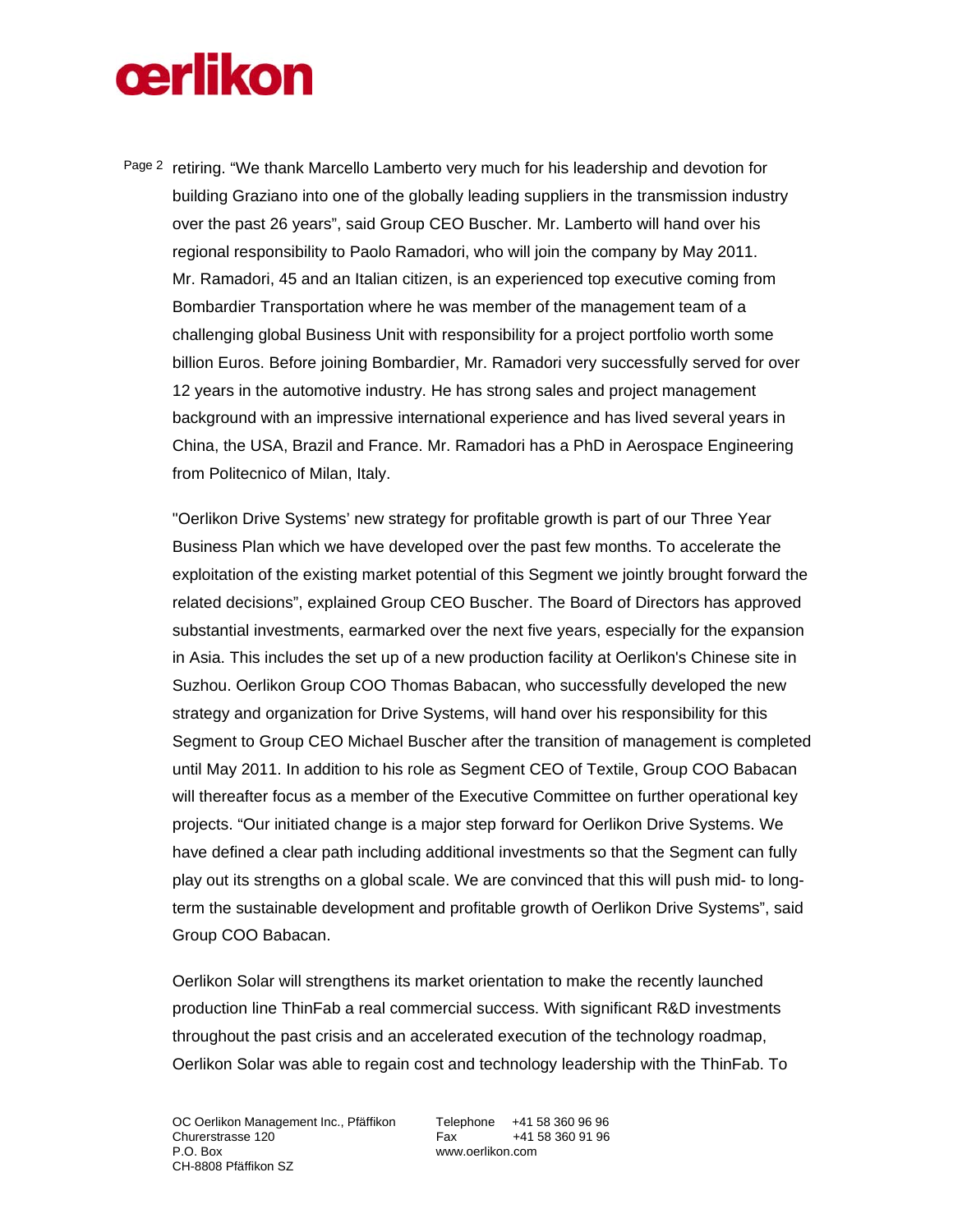## **œrlikon**

Page 3 ensure the change from technology to business orientation, Helmut Frankenberger has been appointed CEO of Oerlikon Solar effective December 1. He has an impressive track record as a senior executive in the coating, vacuum and solar businesses. From 2003 to 2009, he served as CEO of Leybold Optics and managed the turnaround of this company by significantly increasing revenue and profitability. Jürg Henz, since 2008 responsible for R&D at Oerlikon Solar and since November 2009 additionally CEO of the Segment, has left the company. "After the accelerated realization of our technological objectives, it is now of the utmost importance to utilize the market potential of our cost competitive and environmentally friendly production line ThinFab", said Group CEO Buscher. "The key objective of Helmut Frankenberger is to successfully position our Solar Segment in the challenging global solar market. We would also like to thank Jürg Henz very much for his great contribution in implementing our Technology Roadmap at Oerlikon Solar and his achievements within his long-term career at Oerlikon Textile. For his future we wish him every success."

Helmut Frankenberger, 53 and a German citizen, has over 25 years of industrial experience and served very successfully in several international leadership positions. As CEO of Leybold Optics, he initiated and guided the photovoltaic strategy which contributed to the profitable growth of this company. Therefore he actively contributed to the development and market introduction of silicon thin-film solar equipment and turnkey solutions which is also valid for CIGS and crystalline machine equipment. Prior to his CEO position at Leybold Optics he held different management positions at Applied Films Cooperation, Oerlikon Bührle, Balzers Process Systems, Leybold Technology, Nippon Leybold and Leybold Heraeus, among others. In the course of his career he has also lived in Japan and the USA. Helmut Frankenberger has an electrical engineering degree from FH Rüsselsheim, Germany. "With his strong business development and sales skills, his engineering background as well as his international leadership experience, our new Solar CEO is very well equipped to master the upcoming challenges of our solar business," added Group CEO Buscher.

Based on solid financials and a long term oriented strategy, the Oerlikon management demonstrates with the changes for Oerlikon Drive Systems and Oerlikon Solar its commitment to profitable growth for all Segments of the Group.